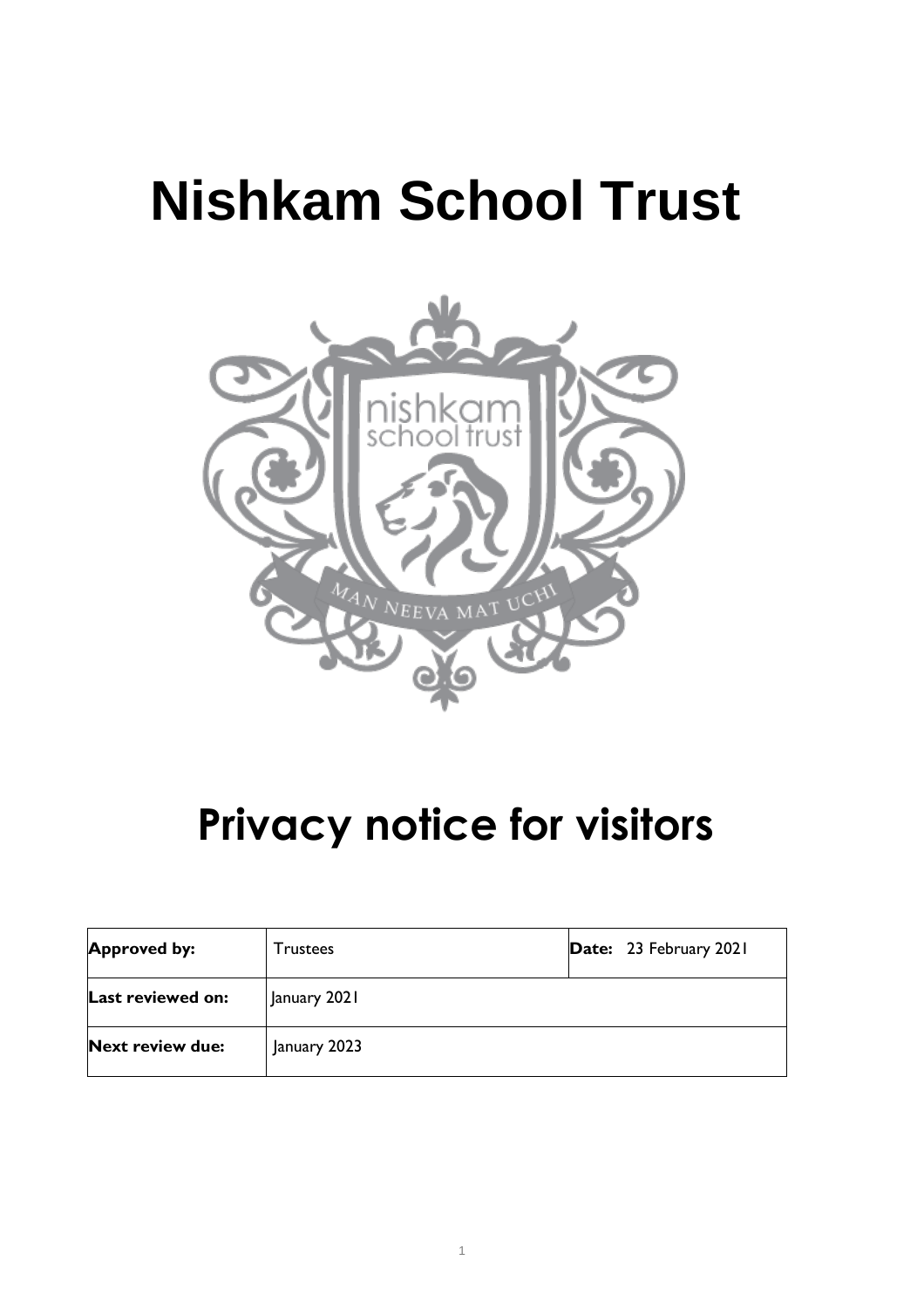# **Contents**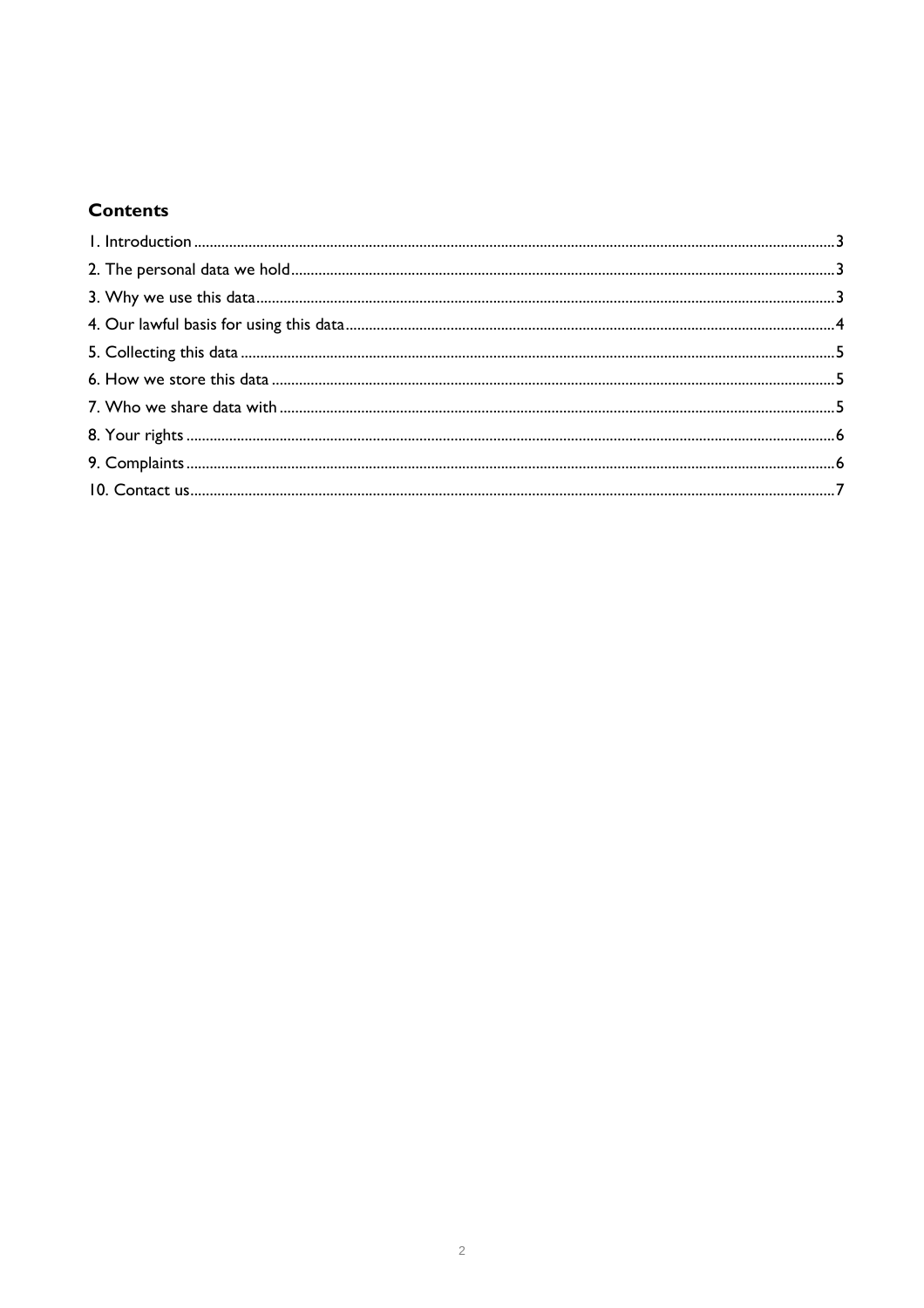## **Our Vision and Ethos**

Nishkam schools are Sikh ethos multi faith schools that take a distinctive approach to many traditional faith schools. The Nishkam School Trust education model is led by virtues such as, compassion, humility, service, contentment, optimism, trust and forgiveness. Virtues are prevalent throughout our teaching and learning model and are modelled by our pupils, staff and teachers. Our pupils explore the divine context of humanity and wonder of all creation and also learn from the wisdom of all religions and in doing so explore the infinite human potential to do good unconditionally. We support all pupils and staff to develop aspects of their own religious, spiritual or human identities. In service of God, we pray for guidance in this endeavour and forgiveness for the errors we may make.

# <span id="page-2-0"></span>**1. Introduction**

Under data protection law, individuals have a right to be informed about how our trust uses any personal data that we hold about them. We comply with this right by providing 'privacy notices' (sometimes called 'fair processing notices') to individuals where we are processing their personal data.

This privacy notice explains how we collect, store and use personal data about **visitors to the school**.

Nishkam School Trust, Great King St North, Birmingham, B19 2LF is the 'data controller' for the purposes of data protection law.

Our data protection officer is Rita Patel (see 'Contact us' below).

# <span id="page-2-1"></span>**2. The personal data we hold**

Personal data that we may collect, use, store and share (when appropriate) about you includes, but is not restricted to:

- Name
- Contact details
- Information relating to the visit, e.g. company or organisation name, arrival and departure time, car number plate

We may also collect, use, store and share (when appropriate) information about you that falls into "special categories" of more sensitive personal data. This includes, but is not restricted to:

- Information about any access arrangements that may be required
- Photographs for identification purposes
- CCTV images captured in school

We may also hold data about you that we have received from other organisations, including other schools and social services.

#### <span id="page-2-2"></span>**3. Why we use this data**

We use the data listed above to:

- a) Identify you and keep you safe while on the school site
- b) Keep pupils and staff safe
- c) Maintain accurate records of visits to the school
- d) Provide appropriate access arrangements

#### **3.1 Use of your personal data for marketing purposes**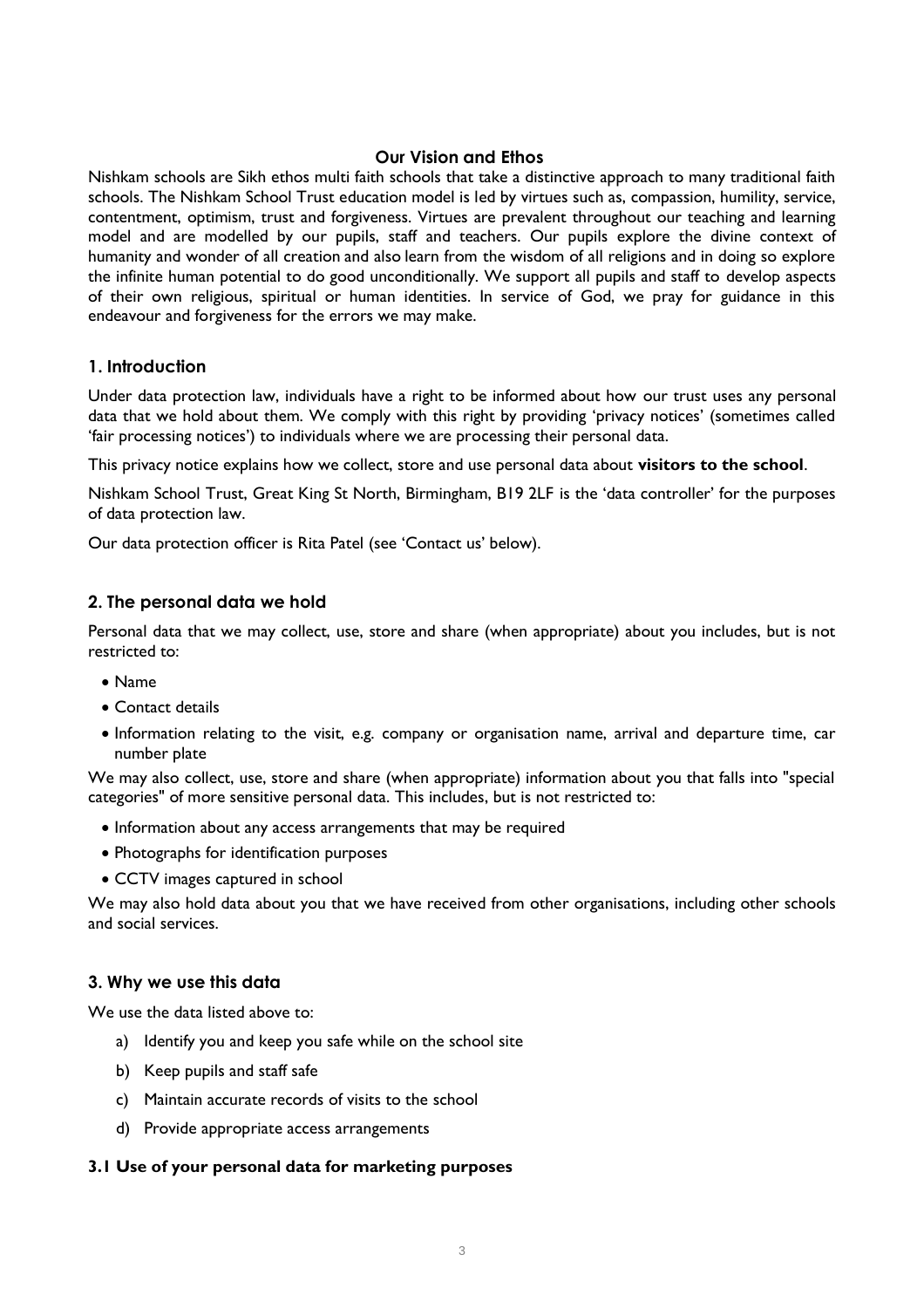Where you have given us consent to do so, we may send you marketing information by email or text promoting school events, campaigns, charitable causes or services that may be of interest to you.

You can withdraw consent or 'opt out' of receiving these emails and/or texts at any time by clicking on the 'Unsubscribe' link at the bottom of any such communication, or by contacting us (see 'Contact us' below).

#### **3.2 Use of your personal data in automated decision making and profiling**

We do not currently process any personal data through automated decision making or profiling. If this changes in the future, we will amend any relevant privacy notices in order to explain the processing to you, including your right to object to it.

#### <span id="page-3-0"></span>**4. Our lawful basis for using this data**

In law, we collect and use pupil information under the General Data Protection Regulations (GDPR) and UK law, including:

- Article 6 and Article 9 of the GDPR processing is necessary for the performance of a task carried out in the public interest.
- Education Act 1996
- Regulation 5 of the Education (Information About Individual Pupils) (England) Regulations 2013.

Where you have provided us with consent to use your data, you may withdraw this consent at any time. We will make this clear when requesting your consent, and explain how you would go about withdrawing consent if you wish to do so.

#### **4.1 Our basis for using special category data**

For 'special category' data, we only collect and use it when we have both a lawful basis, as set out above, and one of the following conditions for processing as set out in data protection law:

- We have obtained your explicit consent to use your personal data in a certain way
- We need to perform or exercise an obligation or right in relation to employment, social security or social protection law
- We need to protect an individual's vital interests (i.e. protect your life or someone else's life), in situations where you're physically or legally incapable of giving consent
- The data concerned has already been made manifestly public by you
- We need to process it for the establishment, exercise or defence of legal claims
- We need to process it for reasons of substantial public interest as defined in legislation
- We need to process it for health or social care purposes, and the processing is done by, or under the direction of, a health or social work professional or by any other person obliged to confidentiality under law
- We need to process it for public health reasons, and the processing is done by, or under the direction of, a health professional or by any other person obliged to confidentiality under law
- We need to process it for archiving purposes, scientific or historical research purposes, or for statistical purposes, and the processing is in the public interest

For criminal offence data, we will only collect and use it when we have both a lawful basis, as set out above, and a condition for processing as set out in data protection law. Conditions include:

- We have obtained your consent to use it in a specific way
- We need to protect an individual's vital interests (i.e. protect your life or someone else's life), in situations where you're physically or legally incapable of giving consent
- The data concerned has already been made manifestly public by you
- We need to process it for, or in connection with, legal proceedings, to obtain legal advice, or for the establishment, exercise or defence of legal rights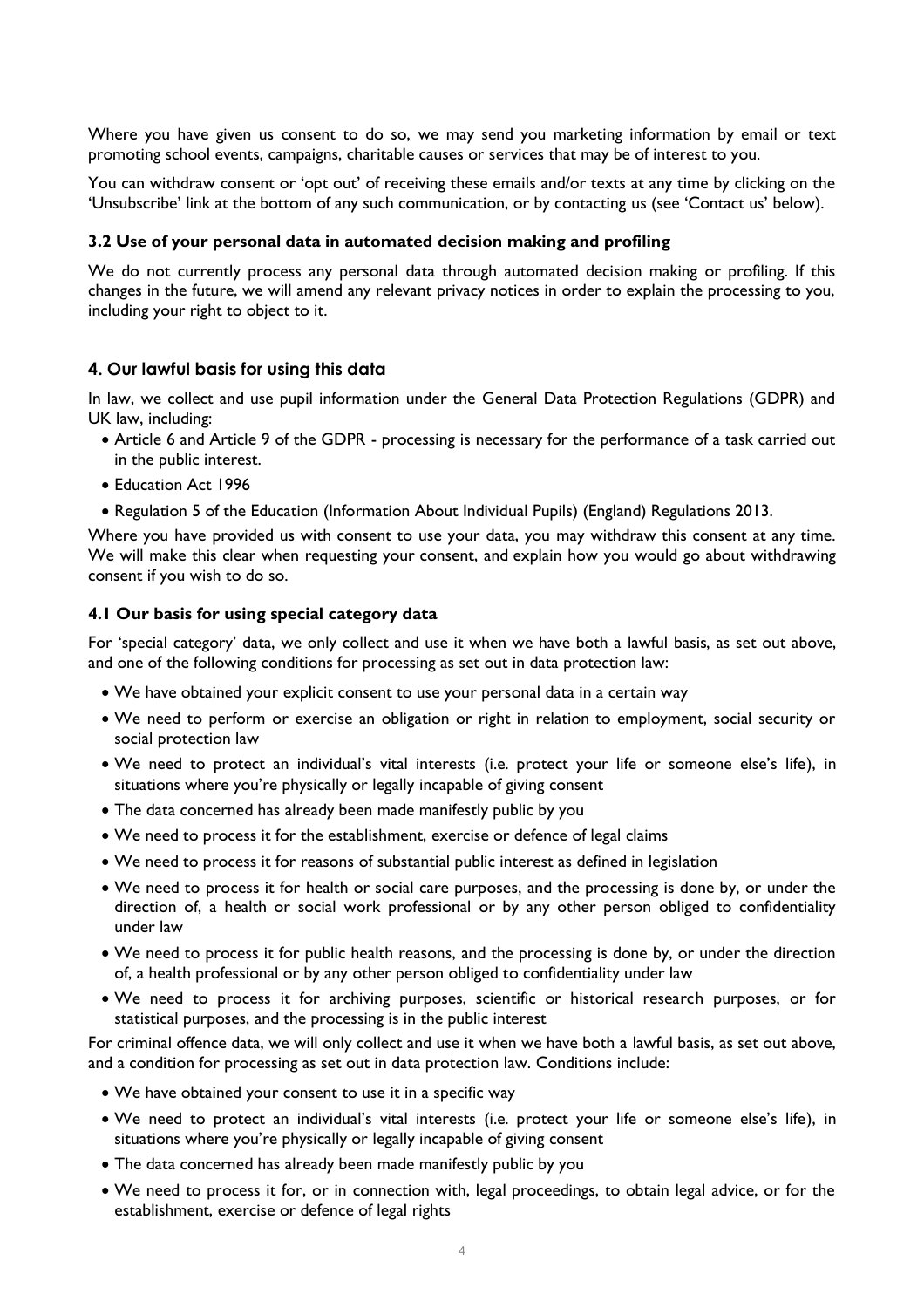• We need to process it for reasons of substantial public interest as defined in legislation

# <span id="page-4-0"></span>**5. Collecting this data**

While the majority of information we collect about you is mandatory, there is some information that can be provided voluntarily.

Whenever we seek to collect information from you, we make it clear whether you must provide this information (and if so, what the possible consequences are of not complying), or whether you have a choice.

Most of the data we hold about you will come from you, but we may also hold data about you from:

- Local authorities
- Government departments or agencies
- Police forces, courts, tribunals

# <span id="page-4-1"></span>**6. How we store this data**

We keep personal information about you while you are visiting our school. We may also keep it beyond your visit with our school if this is necessary. Our record retention schedule sets out how long we keep information about visitors. The schedule is available upon request by emailing [DPO@nishkamschools.org](mailto:DPO@nishkamschools.org)

We have put in place appropriate security measures to prevent your personal information from being accidentally lost, used or accessed in an unauthorised way, altered or disclosed.

We will dispose of your personal data securely when we no longer need it.

# <span id="page-4-2"></span>**7. Who we share data with**

We do not share information about you with any third party without consent unless the law and our policies allow us to do so.

Where it is legally required, or necessary (and it complies with data protection law), we may share personal information about you with:

- Our local authority to meet our legal obligations to share certain information with it, such as safeguarding concerns
- Government departments or agencies
- Our regulator, OfSTED, Regional Schools Commissioner
- Suppliers and service providers:
	- o Our auditors
	- o Survey and research organisations
	- o Health authorities
	- o Security organisations
	- o Health and social welfare organisations
	- o Professional advisers and consultants
	- o Charities and voluntary organisations
- Police forces, courts, tribunals

#### **7.1 Transferring data internationally**

We may share personal information about you with the following international third parties outside of the European Economic Area, where different data protection legislation applies.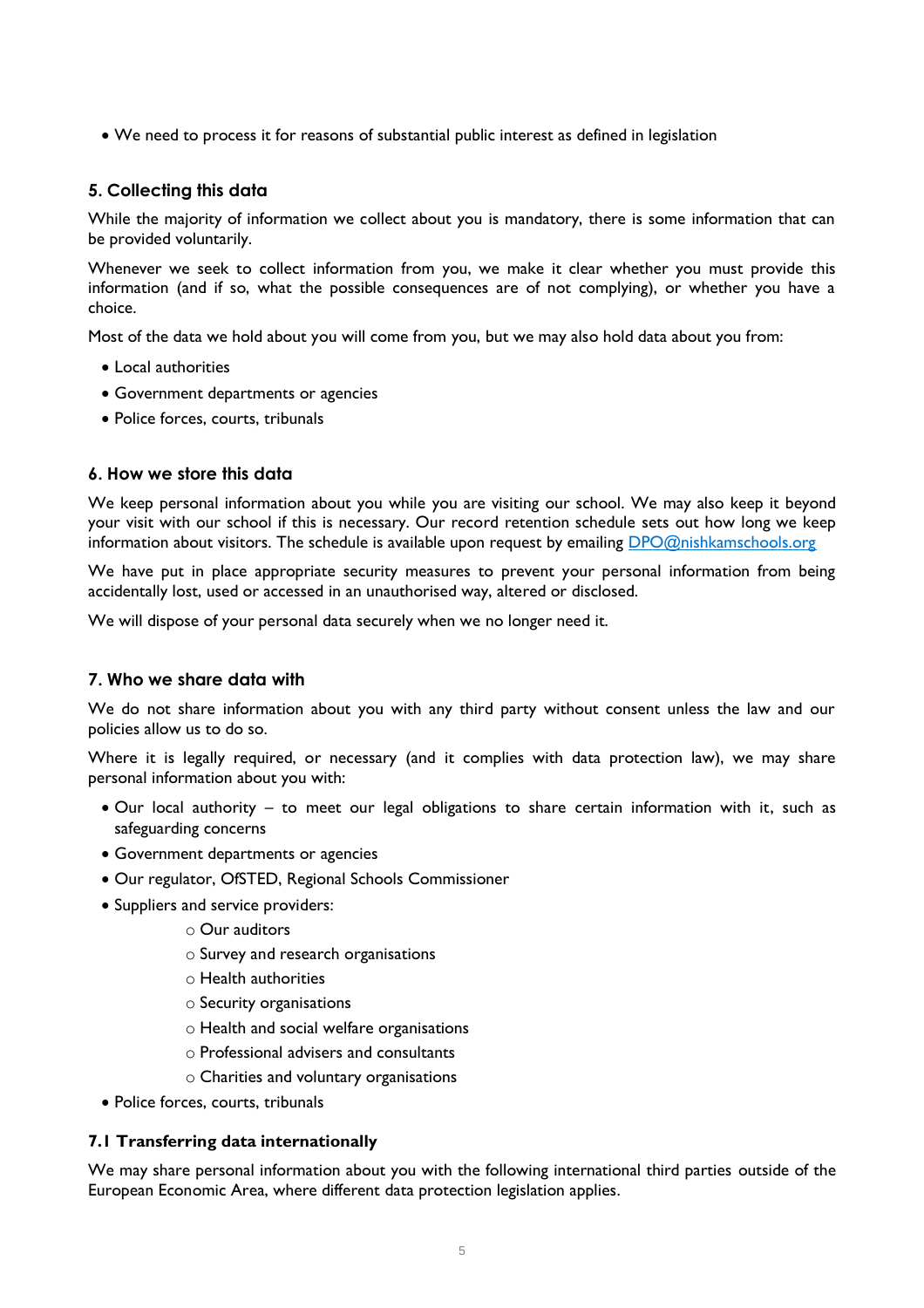Where we transfer your personal data to a country or territory outside the European Economic Area, we will do so in accordance with data protection law.

In cases where we have to set up safeguarding arrangements to complete this transfer, you can get a copy of these arrangements by contacting us.

## <span id="page-5-0"></span>**8. Your rights**

#### **8.1 How to access personal information that we hold about you**

You have a right to make a 'subject access request' to gain access to personal information that we hold about you.

If you make a subject access request, and if we do hold information about you, we will (subject to any exemptions that may apply):

- Give you a description of it
- Tell you why we are holding and processing it, and how long we will keep it for
- Explain where we got it from, if not from you
- Tell you who it has been, or will be, shared with
- Let you know whether any automated decision-making is being applied to the data, and any consequences of this
- Give you a copy of the information in an intelligible form

You may also have the right for your personal information to be transmitted electronically to another organisation in certain circumstances.

If you would like to make a request, please contact us (see 'Contact us' below).

#### **8.2 Your other rights regarding your data**

Under data protection law, you have certain rights regarding how your personal data is used and kept safe. For example, you have the right to:

- Object to our use of your personal data
- Prevent your data being used to send direct marketing
- Object to and challenge the use of your personal data for decisions being taken by automated means (by a computer or machine, rather than by a person)
- In certain circumstances, have inaccurate personal data corrected
- In certain circumstances, have the personal data we hold about you deleted or destroyed, or restrict its processing
- In certain circumstances, be notified of a data breach
- Make a complaint to the Information Commissioner's Office
- Claim compensation for damages caused by a breach of the data protection regulations

To exercise any of these rights, please contact us (see 'Contact us' below).

#### <span id="page-5-1"></span>**9. Complaints**

We take any complaints about our collection and use of personal information very seriously.

If you think that our collection or use of personal information is unfair, misleading or inappropriate, or have any other concern about our data processing, please raise this with us in the first instance.

Alternatively, you can make a complaint to the Information Commissioner's Office: